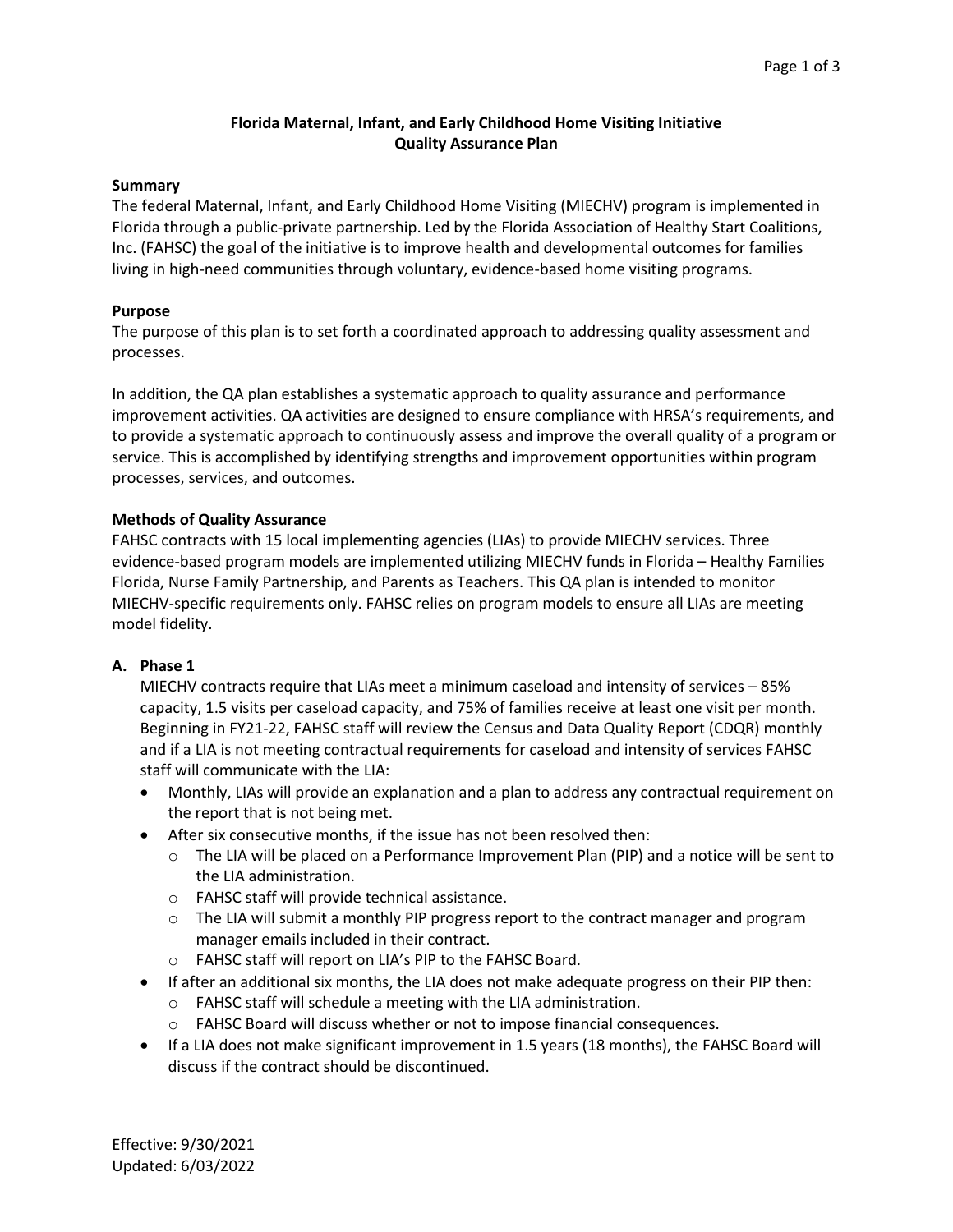# **B. Phase 2**

Beginning in FY22-23, FAHSC will incorporate LIA's performance and systems outcome measures into the QA plan. The intention is to model this process after the demonstration of improvement that is required by MIECHV's federal funder. FAHSC staff will be reviewing FY19-20 and FY20-21 outcomes to determine the most appropriate way to mirror this process for LIAs. This plan will be updated to include details on this review prior to the start of FY22-23.

# **C. Site Visit Monitoring**

LIAs will receive a site visit from FAHSC staff *at least* every three years. These visits provide FAHSC the opportunity to visit each individual LIA to assess and verify compliance with MIECHV requirements. In addition, site visits allow FAHSC staff to focus on what is working well for the LIA and to identify and discuss performance requirements that are not being met. Whenever possible, site visits will be conducted in partnership with representation from the program model.

Site visits will include, but are not limited to:

- Staff interviews,
- Discussion of data and outcomes, and
- Improvement planning and technical assistance.

A preliminary summary monitoring report will be completed and returned to the LIA within 30 days of the monitoring visit. The report will identify program highlights and any findings and/or deficiencies that are not in compliance with MIECHV requirements.

The LIA will be allowed 30 calendar days to dispute or correct any finding or deficiency noted in the preliminary report and will provide the necessary documentation to support the correction. The Final Monitoring Report will be provided with the documented results of the site visit to the LIA within 90 days of the monitoring visit.

If a PIP is deemed necessary, the LIA will be required to draft one within 30 days of receiving the final report. Monthly updates will be provided to the state team with progress on the PIP until sufficient improvement has been made.

*Provider Annual Self-Assessment Form.* Each LIA will complete a self-assessment form for the year(s) they are not receiving onsite monitoring by FAHSC. The form must be signed by the LIA designee and sent to the contract manager and program manager emails included in their contract. An executed copy will be returned to the LIA for their files. The original, executed form will be maintained in the LIA's contract file.

*Programmatic Reviews.* LIAs may receive a half-day programmatic review for the year(s) they are not receiving onsite monitoring. Programmatic reviews may be scheduled at the discretion of FAHSC staff or at the request of the LIA.